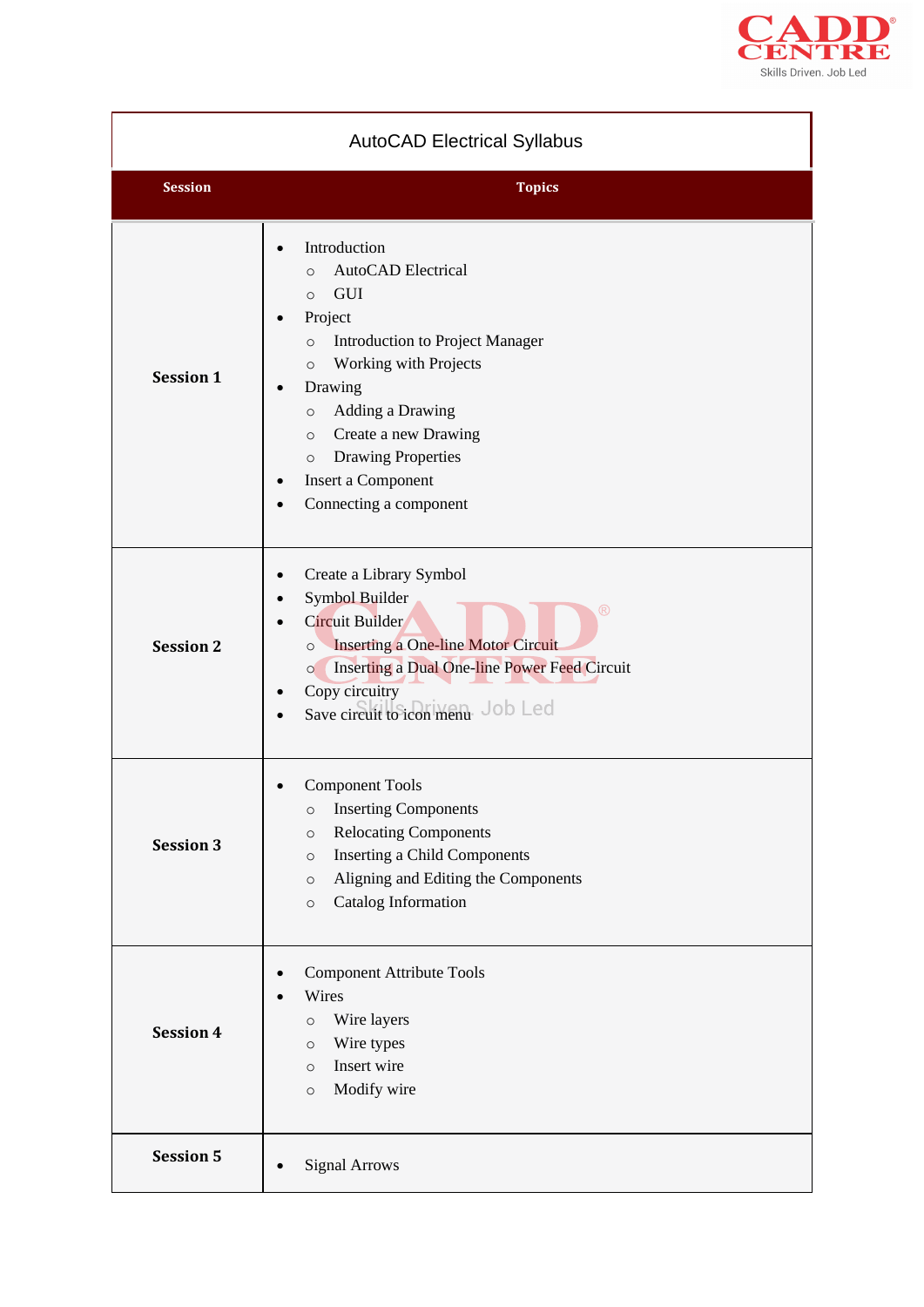

|                  | Source arrow<br>$\circ$<br>Destination arrow<br>$\circ$<br>Ladder tools<br>Wire numbers<br>Automatic wire numbers<br>$\circ$<br>Wire tagging<br>$\circ$<br>PLC I/O wire numbers<br>$\circ$<br>Wire Number Edit                                                                                                                                                                                                                                                             |
|------------------|----------------------------------------------------------------------------------------------------------------------------------------------------------------------------------------------------------------------------------------------------------------------------------------------------------------------------------------------------------------------------------------------------------------------------------------------------------------------------|
| <b>Session 6</b> | <b>PLC</b><br>Generate PLC Layout Modules<br>$\circ$<br>PLC parametric selection<br>$\circ$<br>Module layout<br>$\circ$<br><b>Insert PLC</b> modules<br>$\circ$<br>Edit PLC module<br>$\circ$<br>PLC Database File<br>$\circ$                                                                                                                                                                                                                                              |
| <b>Session 7</b> | <b>Point to Point Wiring Tools</b><br><b>Introduction to Connector Diagrams</b><br>$\circ$<br><b>Inserting Connectors</b><br>$\circ$<br>Editing & Modifying Connectors<br>$\circ$<br>Link components by dashed lines<br>$\circ$<br><b>Grouping Wires</b>                                                                                                                                                                                                                   |
| <b>Session 8</b> | Conversion tool<br>Convert text<br>$\circ$<br>Convert block<br>$\circ$<br>Convert wires<br>$\circ$<br>Convert arrows<br>$\circ$<br>Special Explode<br>$\circ$<br>Panel Layout<br><b>Foot Prints</b><br>$\circ$<br>Footprints from Schematic list<br>$\circ$<br>Footprints from icon menu<br>$\circ$<br>Din rails<br>$\circ$<br><b>Balloons</b><br>$\circ$<br>Wire Annotations<br>$\circ$<br><b>Create Assembly</b><br>$\circ$<br>Editing & Modifying Footprints<br>$\circ$ |